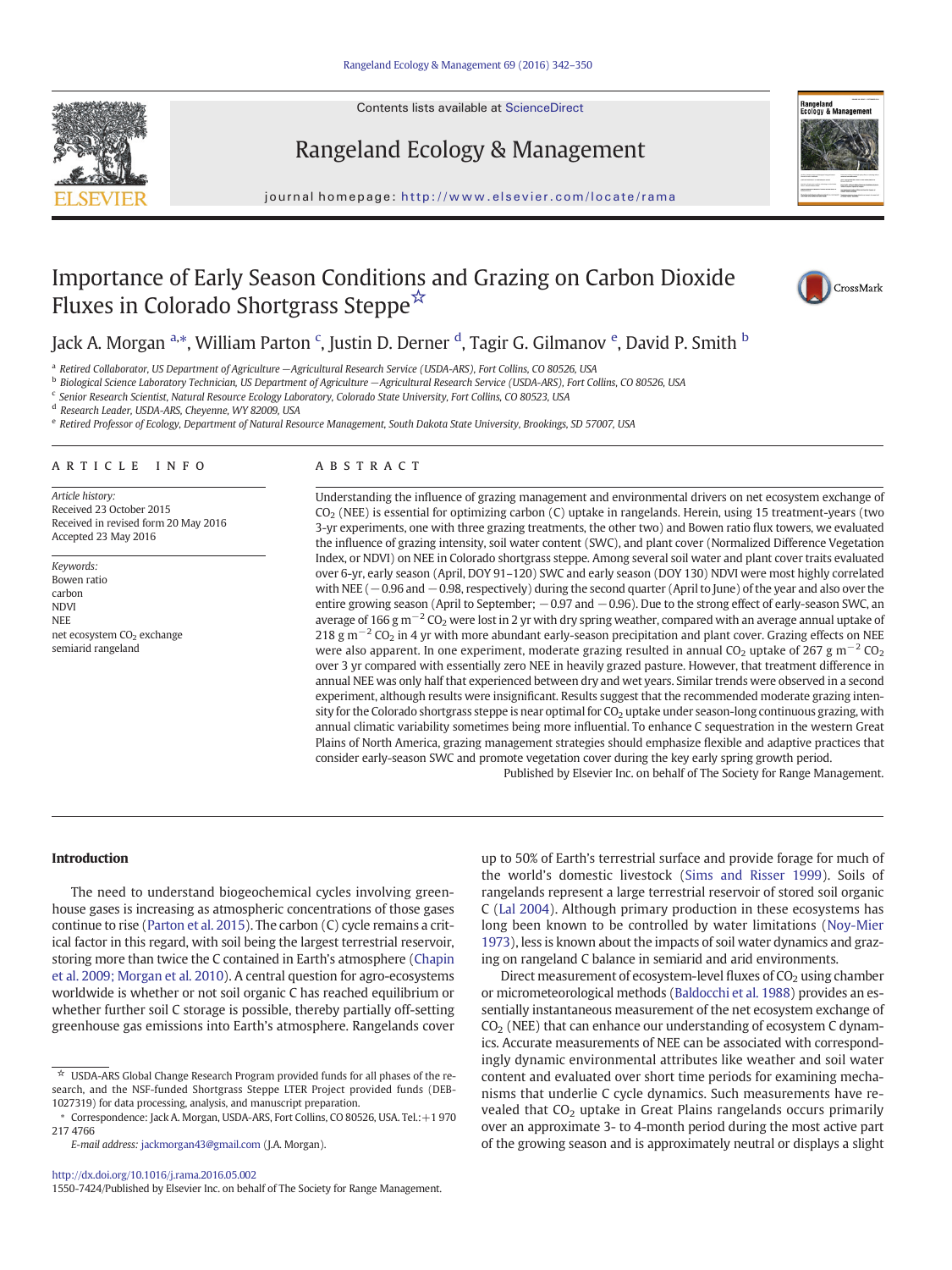net loss of CO<sub>2</sub> for the remainder of the year, when respiratory processes dominate NEE [\(Flanagan et al. 2002; Haferkamp and MacNeil 2004;](#page-7-0) [Owensby et al. 2006; Svejcar et al. 2008; Polley et al. 2010; Liebig](#page-7-0) [et al. 2013](#page-7-0)). As a result, long-term NEE on rangelands of this region appear to be close to neutral, with wet periods leading to  $CO<sub>2</sub>$  uptake and droughts to  $CO<sub>2</sub>$  loss [\(Zhang et al. 2010; Chimner and Welker 2011;](#page-8-0) [Rigge et al. 2013; McGinn et al. 2014\)](#page-8-0).

Rangeland NEE and its components, photosynthesis and plant and soil respiration, can respond to grazing. Not surprisingly, livestock grazing, which removes substantial leaf area, temporarily reduces canopy photosynthesis, thereby reducing canopy  $CO<sub>2</sub>$  uptake ([LeCain et al.](#page-7-0) [2000, 2002; Haferkamp and MacNeil 2004; Owensby et al. 2006\)](#page-7-0). However, because grazing stimulates initiation and growth of new photosynthetically efficient leaves [\(Ernst et al. 1980; King et al. 1984a,](#page-7-0) [1984b; Parsons et al. 1988\)](#page-7-0), grazing often enhances photosynthetic capacity in rangelands, thus off-setting ([LeCain et al. 2000, 2002;](#page-7-0) [Haferkamp and MacNeil 2004; Owensby et al. 2006\)](#page-7-0) and sometimes overcoming [\(Klumpp et al. 2011; Kang et al. 2013\)](#page-7-0) the temporary negative effect of grazing on canopy photosynthesis. Greater  $CO<sub>2</sub>$  uptake, especially under light to moderate grazing [\(Kang et al. 2013\)](#page-7-0), is consistent with the notion of compensatory plant growth in response to herbivory ([McNaughton 1983; Owensby et al. 2006\)](#page-8-0). Grazing can also affect NEE through impacts on soil respiration, although the responses are variable and potentially complex [\(Bremer et al. 1998; Craine et al.](#page-7-0) [1999; LeCain et al. 2000, 2002; Risch and Frank 2006; Klumpp et al.](#page-7-0) [2011; Kang et al. 2013](#page-7-0)). Heavy grazing, which drastically reduces canopy leaf area, can lead to net losses of  $CO<sub>2</sub>$  to the ambient atmosphere, especially during periods of low soil water content (SWC) [\(Chimner and](#page-7-0) [Welker 2011; Otieno et al. 2011](#page-7-0)) and when rangelands are degraded [\(Zhu et al. 2015\)](#page-8-0).

Grazing impacts on NEE in the shortgrass steppe have been evaluated with closed chambers employed several times during the growing season [\(LeCain et al. 2002\)](#page-8-0), but no reports have yet characterized how grazing impacts long-term, continuously measured NEE in this important semiarid rangeland ecosystem of the western Great Plains. Such long-term measurements are essential for evaluating ecosystem C dynamics. To determine how grazing management and environmental factors affect NEE on shortgrass steppe, Bowen ratio energy balance (BREB) towers equipped with infrared gas analyzers for continuously monitoring  $CO<sub>2</sub>$  fluxes were installed and operated continuously on pastures in the Colorado shortgrass steppe from 2001 to 2006. From 2001 to 2003, three BREB towers were installed at the US Department of Agriculture−Agriculture Research Service (USDA-ARS) Central Plains Experimental Range (CPER) in northeastern Colorado on three pastures: one ungrazed, one moderately grazed, and one heavily grazed. Two of the towers from this initial experiment were subsequently installed and operated in a second experiment conducted in two other CPER pastures continuously from 2004 to 2006, one with moderate grazing, the other heavy. Our objective was to use the NEE data from both experiments to contrast the effects of grazing intensity on NEE. We hypothesized that annual NEE would be zero or negative (indicating net  $CO<sub>2</sub>$ uptake) under moderate cattle grazing, whereas heavy grazing would reduce annual CO<sub>2</sub> uptake compared to moderately grazed or ungrazed pastures. We monitored precipitation and SWC to evaluate how these attributes plus plant cover or biomass, as represented in the Normalized Difference Vegetation Index, influenced NEE.

# Materials and Methods

# Site Description

The experiment was conducted at the USDA-ARS Central Plains Experimental Range (CPER), lat 40°50′N, long 104°43′W at the northern limit of the shortgrass steppe, a semiarid rangeland on the western edge of the North American Great Plains used extensively for livestock grazing. The CPER is about 12 km northeast of Nunn, Colorado. Mean

annual precipitation is 341 mm with 242 mm occurring during the spring and early summer growing season (April to August). Mean air temperatures are 15.6°C in summer and 0.6°C in winter with July maximum temperatures averaging 30.6°C.

Measurements were obtained from two consecutive experiments at the CPER. The first grazing experiment (Grazing Experiment 1, GE1) was conducted on an Olney soil (fine loamy) series on upland plains (Loamy Plains ecological site: R067BY002CO) for 3 years, 2001–2003. The  $C_4$  grass blue grama, (Bouteloua gracilis [Willd. Ex Kunth] Lag. ex Steud) is the dominant species at this experimental site with needleleaf sedge (Carex duriuscula [C.A. Mey.]) being the primary  $C_3$  perennial graminoid. Plains pricklypear (Opuntia polyacantha Haw.) is an important succulent plant, and scarlet globemallow (Sphaeralcea coccinia [Nutt] Rydb.) is the dominant forb ([Milchunas et al. 2008\)](#page-8-0). Three Bowen ratio  $CO<sub>2</sub>$  energy balance (BREB) flux towers were installed in 2000 in a 129-ha pasture that had been moderately grazed (40% annual forage removal) over the prior 50 years. This pasture was subdivided in 2001 to create three grazing intensity treatments: 1) moderate grazing intensity (with stocking rate of 0.6 animal unit months, AUM,  $ha^{-1}$ , for the mid-May to early October grazing season; size was 62 ha); 2) heavy grazing intensity (60% annual forage removal with stocking rate of 0.9 AUM ha<sup>−1</sup>; 29 ha) and 3) ungrazed (38 ha). A small enclosure was constructed around the BREB systems in each grazed pasture to protect them from cattle.

A second grazing experiment (GE2) was conducted on coarsefine loamy soils of rolling plains (Sandy Plains ecological site: R067BY024CO) over 3 later years, 2004–2006. The plant community was similar to that of GE1, with the exception that the  $C_3$  grass needleandthread (Hesperostipa comata [Trin. & Rupr.] Barkworth) was codominant with B. gracilis. Two BREB-CO<sub>2</sub> towers measured the effects of moderate (again 40% annual forage removal with stocking rate of 0.6 animal unit months, AUM,  $ha^{-1}$ , for the mid-May to early October grazing season; size was 65 ha) and heavy (60% annual forage removal with stocking rate of 0.9 AUM ha $^{-1}$ ; 65 ha) grazing treatment on CO $_2$  fluxes in pastures that had also been previously grazed for more than 50 years at moderate levels. There was no ungrazed treatment in this experiment. The moderately grazed pasture was on a Remmit soil (coarseloamy) series and the heavily grazed pasture on a Zigweid soil (fine loamy) series.

# Net Ecosystem  $CO<sub>2</sub>$  Exchange Fluxes

We followed the methods of [Dugas \(1993\)](#page-7-0) and [Dugas et al. \(1999\)](#page-7-0) to calculate fluxes of  $CO<sub>2</sub>$  using a BREB system (Model 023/ $CO<sub>2</sub>$  Bowen ratio system, [Campbell Scienti](#page-7-0)fic Inc.,, Logan, UT, USA). Details of instrumentation, calibration and measurement protocol were the same as those described previously by [Frank and Dugas \(2001\)](#page-7-0). Briefly, temperature and humidity gradients were measured every 2 s from two arms mounted on a micrometeorological mast positioned at 1 m and 2 m height above the shortgrass steppe canopy to determine the Bowen ratio. The Bowen ratio was in turn used with measurements of net radiation at 1 m above the canopy (Model Q\*7 net radiometer, REBS, Seattle, WA), average soil heat flux from two heat flux plates (Model HFT, REBS), and soil temperature to determine sensible heat flux. Turbulent diffusivity was assumed equal for heat, water vapor, and  $CO<sub>2</sub>$  and was calculated using 20-min averages of sensible heat flux and air temperatures measured from the two tower arms. Twenty min average  $CO<sub>2</sub>$ fluxes were calculated as a product of the turbulent diffusivity and the 20 min averages of the  $CO<sub>2</sub>$  differential between the two measurement arms, corrected for vapor density differences at the two heights. When meteorological conditions were not suitable for the BREB method of calculating turbulent diffusivity, which was about 10% of the time and occurred mostly at night when fluxes were small, we calculated diffusivity according to the method of [Dugas et al. \(1999\)](#page-7-0) using wind speed, atmospheric stability, and canopy height. Herein, the convention for  $CO<sub>2</sub>$ fluxes will be to refer to them as net ecosystem  $CO<sub>2</sub>$  exchange (NEE),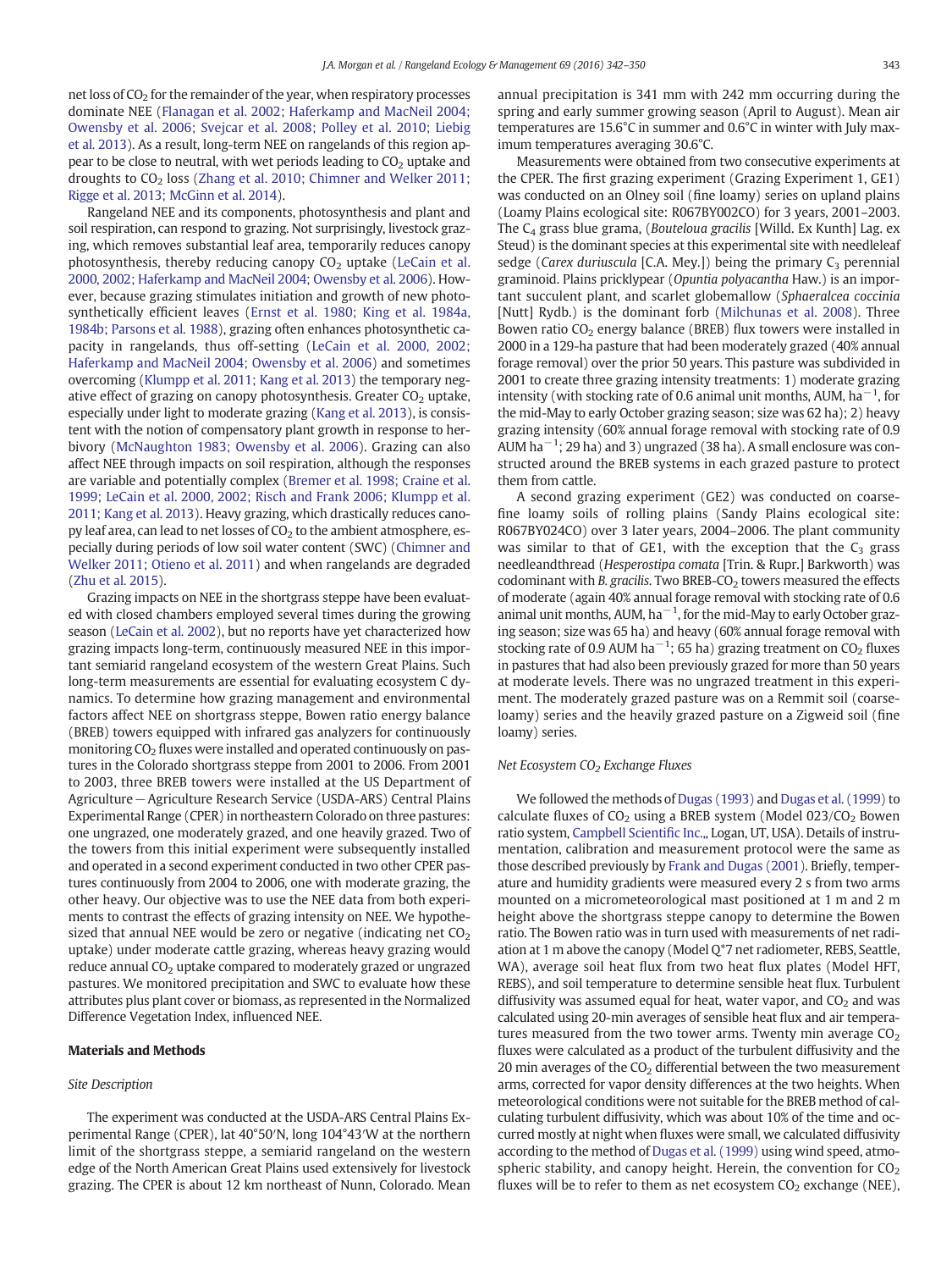<span id="page-2-0"></span>with positive numbers representing net  $CO<sub>2</sub>$  losses from the ecosystem to the ambient atmosphere and negative numbers representing net uptake of  $CO<sub>2</sub>$  by the ecosystem from the ambient atmosphere. Negative values of NEE are composed mostly of photosynthetic  $CO<sub>2</sub>$  assimilation but also include components of soil and plant respiration. Positive values of NEE comprise mostly soil and plant respiration but may also include some photosynthesis during the growing season.

# Flux Tower Data Processing and Gap-Filling

Standard correction procedures and outlier detection algorithms recommended for rangeland ecosystems were applied to the raw data sets of both experiments [\(Dugas et al. 1997, 2001; Falge et al. 2001\)](#page-7-0). Observations from the BREB systems were then processed to provide continuous time series of meteorological and flux data. Interpolation and regression analysis were then used in GE1 to gap fill. In cases where lack of data precluded regression analysis, observations from another BREB tower from the experiment were used. The total percentage of missing data over all variables (22), sites (3), and years (3), after outliers were removed, was 10.4%. See [Parton et al. \(2012\)](#page-8-0) for more details. In GE2, data files containing 20-min aggregated values of the net  $CO<sub>2</sub>$ fluxes  $(F)$  and the ancillary variables (incoming photosynthetically active radiation Q, air temperature  $T_a$ , soil temperature (5 cm depth)  $T_s$ , air relative humidity RH, vapor pressure deficit VPD, and others) were used as inputs for the procedure of partitioning F into gross photosynthesis ( $P_g$ ) and ecosystem respiration ( $R_e$ ) components as described by [Gilmanov et al. \(2013, 2014\).](#page-7-0) The basic equations of the partitioning scheme are:

$$
P_g(Q, T_s, VPD) = \frac{\varphi(VPD)}{2\theta} \left( \alpha Q + A_{\text{max}} - \sqrt{(\alpha Q + A_{\text{max}})^2 - 4\alpha A_{\text{max}} \theta Q} \right) (1)
$$

$$
\varphi(VPD) = \begin{cases} 1, VPD \le VPD_{cr} \\ exp\left(-\left(\frac{VPF - VPD_{cr}}{\sigma_{VPD}}\right)^2\right), VPD > VPD_{cr} \end{cases}
$$
(2)

$$
R_e(T_s) = r_0 \exp(k_\text{T} T_s),\tag{3}
$$

$$
F_{CO2}(Q, T_s, VPD) = P_g(Q, T_s, VPD) - R_e(T_s),
$$
\n(4)

where  $\alpha$  is the apparent quantum yield (initial slope),  $A_{max}$  is the photosynthetic capacity (plateau) of the light-response,  $\theta$  is the convexity pa-rameter ([Thornley and Johnson 2000\)](#page-8-0),  $r_0$  and  $k_T$  are the coefficients of the exponential temperature response ( $r_0 = R_e[0]$ ), and the normalized *VPD*-response function  $\varphi$ (*VPD*) depends on two parameters: the critical VPD value, VPD $_{cr}$ , below which water deficit doesn't affect photosynthesis ( $\varphi = 1$  for VPD  $\leq$  VPD<sub>cr</sub>), and the curvature parameter,  $\sigma_{\text{VPD}}$  (1  $\leq$   $\sigma_{\text{VPD}}$ ≤ 30), lower values describing strong water-stress effect, and the higher values – weak effect ([Gilmanov et al. 2013](#page-7-0)).

Parameters  $\alpha$ ,  $A_{max}$ ,  $\theta$ ,  $r_0$ ,  $k_T$ ,  $VPD_{cr}$ , and  $\sigma_{VPD}$  of Eqs. (1-4) describing diurnal dynamics of the  $CO<sub>2</sub>$  exchange were numerically fitted to the datasets of individual measurement days of each measurement year (2004, 2005, 2006) and treatment (moderately and heavily grazed). Interpolation and extrapolation of the seasonal patterns demonstrated by these parameters to days with missing measurements were used as major tools of gap-filling (in addition to statistical interpolation of short—a few 20-min. intervals—data gaps). Using the diurnal data for meteorological drivers (Q,  $T_{air}$ ,  $T_{soib}$ , RH, VPD) allowed generation of the diurnal rates (mg CO<sub>2</sub> m<sup>-2</sup> s<sup>-1</sup>) of  $P_g$ ,  $R_e$ , and F based on equations (1–4).

Numerical 24-hr integration of these rates  $NEE(t) = \int_0^t$  $\int_{t-1}$  *F*(*τ*)*d τ* provided the year-round daily series of NEE(t) values in g m<sup>-2</sup> d<sup>-1</sup> (t = 1, 2, …, 365) for corresponding years of study.

## Precipitation and Soil Water Content

Tipping rain bucket rain gauges (Model TE 525 mm, Texas Electronic, Dallas, TX) and snowfall adapters were used to monitor precipitation. Volumetric soil water content (SWC) was measured at 0–15 cm depth using calibrated water content reflectometers (Model CS615, Campbell Scientific Inc., Logan, UT). Annual precipitation during GE1 (2001–2003) was 105% (2001, 356 mm), 71% (2002, 243 mm), and 95% (2003, 322 mm) of the long-term average of 340 mm (Fig. 1). As a result, soil water content (SWC) in 2001 and 2003 was generally above 0.1 and as high as 0.2 during the spring-early summer, when net primary production in this rangeland is most responsive to soil moisture (Fig. 1A, C), and then declined later in the growing season. In contrast, SWC in 2002 stayed below 0.07 until a precipitation event on DOY 140 (May 20) pushed SWC above 0.1, although it declined to low values a few weeks later (Fig. 1B). Sustained moderate to high SWC was not achieved until DOY 238 (August 26) in 2002, too late to substantially affect plant production. As in GE1, annual precipitation during Grazing Experiment 2 (GE2; 2004–2006) varied among years, with 86% (2004, 293 mm) 109% (2005, 370 mm), and 89% (2006, 301 mm) of the long-term average ([Fig. 2](#page-3-0)).

# NDVI and Aboveground Plant Biomass

Seasonal patterns of remotely sensed Normalized Difference Vegetation Index (NDVI) were calculated for all pastures using MODIS data. We used 7-day 250-m resolution NDVI composites from the expedited Moderate Resolution Imaging Spectroradiometer (eMODIS) product ([Jenkerson et al. 2010\)](#page-7-0). Values of NDVI reported herein were all corrected by subtracting initial NDVI values (background) before the start of the growing season from observed NDVI values during the growing season.



Figure 1. Daily volumetric soil water content and precipitation in Grazing Experiment 1 (GE1) for years 2001–2003. Data averaged across grazing treatments.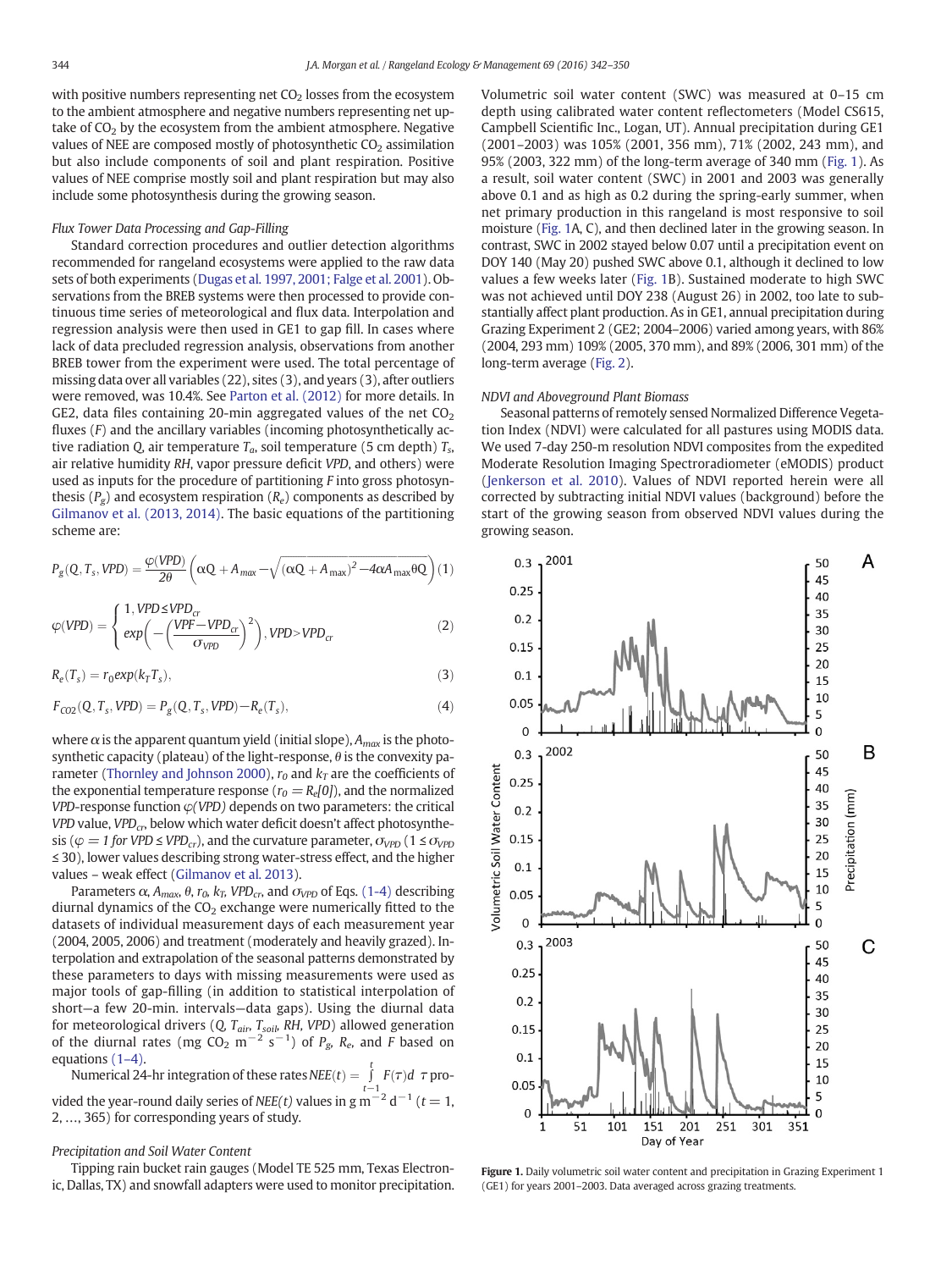<span id="page-3-0"></span>

Figure 2. Daily volumetric soil water content and precipitation in Grazing Experiment 2 (GE2) for years 2004–2006. Data averaged across grazing treatments.

Seasonal patterns of standing live (green) and dead (brown or gray) plant aboveground biomass (AGB) were also measured periodically during the growing season (April to September) for the ungrazed, moderately grazed, and heavily grazed pastures from GE1 (2001–2003) [\(Parton et al. 2012](#page-8-0)). Measurements were determined within a  $30 \times 30$ m sampling area that surrounded each of the BREB towers. On each sampling occasion, 1  $m<sup>2</sup>$  quadrats were randomly located within each of the nine  $10 \times 10$  m grids in each sampling area. Aboveground plant biomass in the quadrats was clipped by plant functional groups to the base of the vegetation (crown), separated into standing live and dead, oven-dried at 60°C, and weighed to obtain AGB. Biomass is presented as live (green, current year) materials and as totals (standing live and dead) of AGB and AGB – cactus.

Periodic measurements of plant biomass were not collected in GE2. However, we correlated the seasonal patterns in NDVI with observed green AGB for all of the grazing treatments from 2001 to 2003 and obtained a strong relationship (Fig. 3A). We therefore used these NDVI values as a surrogate for aboveground biomass or plant cover from 2001 to 2006 since we measured AGB only during 2001–2003.

**Statistics** 

Within each of the two experiments, we first evaluated interactions of grazing treatments ( $n = 3$  for GE1,  $n = 2$  for GE2) by year (2001–2003 for GE1, 2004–2006 for GE2). Analyses of variance (ANOVA) (SAS, version 9.2, GLM Procedure) for grazing treatment by year interactions on NEE were assessed for both GEs over the entire year (annual), and within 3-month increments: 1) Quarter 1: January



Figure 3. Relationships between A, Normalized Difference Vegetation Index (NDVI) and live aboveground biomass (AGB) in heavily, moderately, and ungrazed pastures (season-long grazing from mid-May to early October) (GE1) and B, Day of Year and NDVI for moderately grazed pastures in years 2001–2003 (GE1) and 2004–2006 (GE2). NDVI measures are corrected (see Materials and Methods).

to March, 2) Quarter 2: April to June, 3) Quarter 3: July to September, and 4) Quarter 4: October to December, as well as the approximate growing (April to September, combination of Quarters 2 and 3) and dormant (January to March and October to December, combination of Quarters 1 and 4) seasons. Among all analyses, only one significant grazing treatment by year interaction was observed, as there was considerable amount of variability. Lack of replicated pastures in both GEs necessitated the use of years or treatments as replicates, provided that there were no year-by-treatment interactions. We therefore ran the analyses again, using years as replications for determining grazing treatment effects, and grazing treatments as replications for determining year effects [\(Tables 1](#page-4-0) and [2](#page-4-0) and S1 and S2). Due to the cost and footprint of micro-meteorological measurements, replications in such experiments are typically not done. A limitation of this analysis is that it precludes discussion of possible treatment-by-year effects. LSD means comparison tests ( $P < 0.05$ ) were conducted only when ANOVA indicated significant year or treatment effects ( $P < 0.05$ ).

# **Results**

# Plant Cover

Some initial comments on substantial yearly differences in plant cover are discussed first, given the importance of the ecosystem photosynthetic surface in determining NEE. The effects of variable precipitation and SWC dynamics among years (see [Figs. 1](#page-2-0) and 2) on plant cover are most easily visualized from annual tracings of NDVI, presented in Fig. 3B throughout the 6 years of experiments. Results are shown for moderately grazed pastures, although patterns were similar in other pastures (data not shown). Years 2001, 2003, and 2005 indicated a common pattern of plant cover for this rangeland ecosystem (Fig. 3B), with sufficient spring moisture (see [Figs. 1](#page-2-0) and 2) to support canopy development, which peaked in late June. For the remaining years, either delayed spring precipitation (2002 and 2004), or periodic and significant dry periods of low SWC (2002, 2004, and 2006; see [Figs. 1](#page-2-0) and 2) altered the seasonal NDVI dynamics (see Fig. 3B). As a result, spring green-up was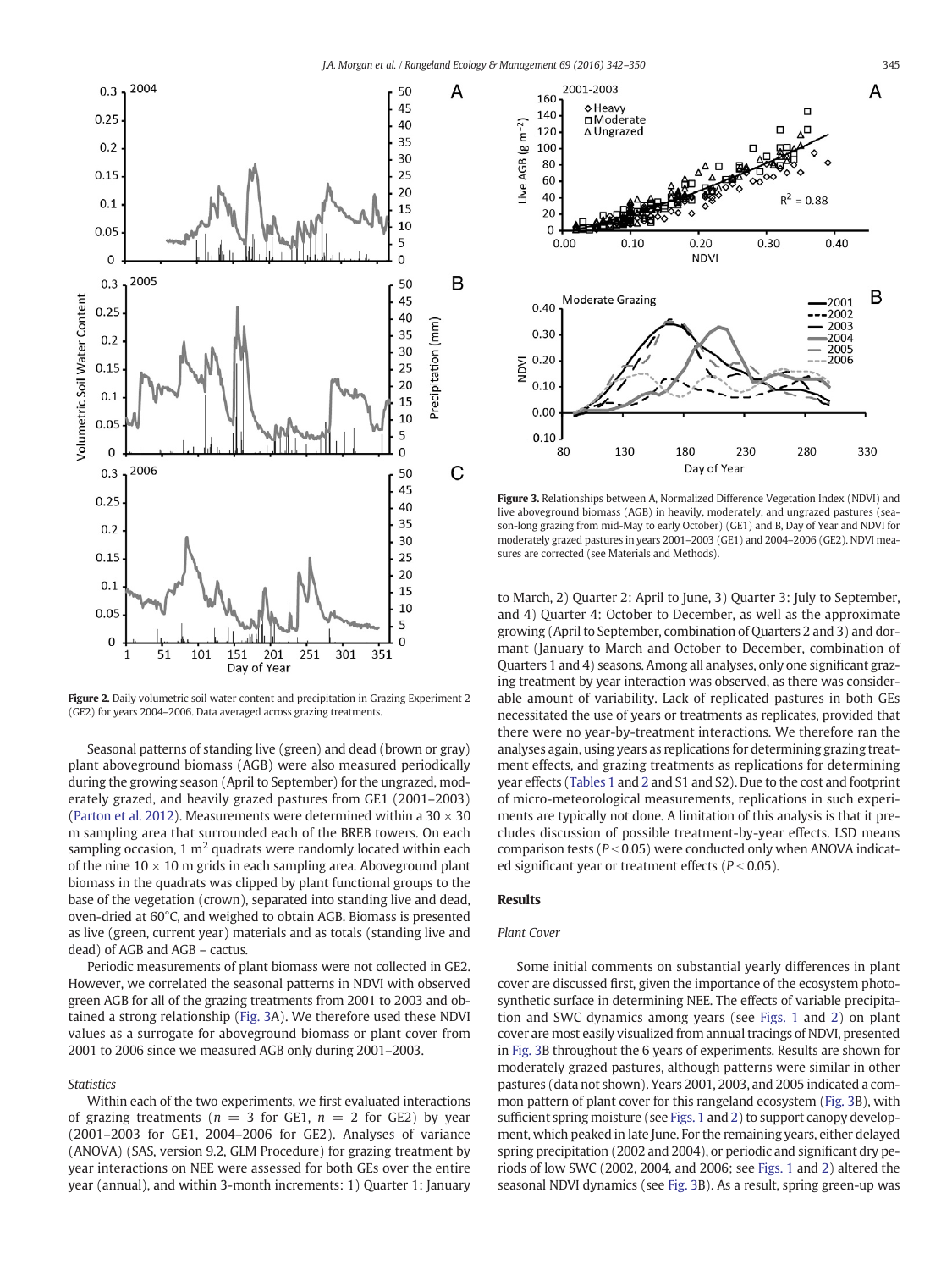# <span id="page-4-0"></span>Table 1

Cumulative yearly net ecosystem exchange (NEE) of Grazing Experiments 1 and 2, summed across grazing treatments for the dormant and growing seasons and the entire year. Bold numbers indicate means comparisons of year effects were observed at  $P \le$ 0.05. Means with different letters following were significantly different at  $P < 0.05$ 

| Time period       | Experiment      | Yr   | NEE (g CO <sub>2</sub> m <sup>-2</sup> ) |
|-------------------|-----------------|------|------------------------------------------|
| Dormant season    | GE <sub>1</sub> | 2001 | 259                                      |
| Jan-Mar & Oct-Dec |                 | 2002 | 160                                      |
|                   |                 | 2003 | 211                                      |
|                   | GE <sub>2</sub> | 2004 | 208                                      |
|                   |                 | 2005 | 217                                      |
|                   |                 | 2006 | 60                                       |
| Growing season    | GE <sub>1</sub> | 2001 | $-332$                                   |
| Apr-Sep           |                 | 2002 | $-35$                                    |
|                   |                 | 2003 | $-399$                                   |
|                   | GE <sub>2</sub> | 2004 | $-1a$                                    |
|                   |                 | 2005 | $-534b$                                  |
|                   |                 | 2006 | $-354b$                                  |
| Annual            | GE <sub>1</sub> | 2001 | $-73$                                    |
| Jan-Dec           |                 | 2002 | 124                                      |
|                   |                 | 2003 | $-188$                                   |
|                   | GE <sub>2</sub> | 2004 | 207 a                                    |
|                   |                 | 2005 | $-317b$                                  |
|                   |                 | 2006 | $-294b$                                  |

subdued in 2006 and delayed in 2004, while periodic periods of low SWC prevented significant accumulation of plant cover in years 2002 and 2006 [\(Fig. 3](#page-3-0)B). Significant late-spring precipitation in 2004 substantially increased SWC in July and resulted in a late but substantial growth peak near DOY 210 (July 29), more than a month later than occurred in the nominal precipitation years (2001, 2003, and 2005) at approximately DOY 170 (June 19).

NDVI measurements were unable to discern effects of cattle grazing and so are not presented. Further discussion of this and additional comments about measurements and implications of aboveground biomass evaluated in GE1 may be found in the Supplemental Materials (Figs. S1 and S2).

## Year and Grazing Treatment Responses of NEE

The highest quarterly rates of  $CO<sub>2</sub>$  uptake (negative NEE; see Net Ecosystem  $CO<sub>2</sub>$  Exchange Fluxes section in Materials and Methods for details on NEE nomenclature) were observed from April to June (Fig. 4) in the 3

#### Table 2

Cumulative grazing treatment. Net ecosystem exchange (NEE) of Grazing Experiments 1 and 2, summed across study years (2001–2003 for GE1 and 2004–2006 for GE2) over the dormant and growing seasons, and the entire year. Bold numbers indicate means comparisons of treatment effects were observed at  $P < 0.05$ . Means with different letters following were significantly different at  $P < 0.05$ 

| Time period       | Experiment      | Treatment      | NEE (g CO <sub>2</sub> m <sup>-2</sup> ) |
|-------------------|-----------------|----------------|------------------------------------------|
| Dormant season    | GE <sub>1</sub> | U <sup>1</sup> | 180 b                                    |
| Jan-Mar & Oct-Dec |                 | M              | 131 <sub>b</sub>                         |
|                   |                 | Н              | 319 a                                    |
|                   | GE <sub>2</sub> | M              | 129                                      |
|                   |                 | Н              | 195                                      |
| Growing season    | GE <sub>1</sub> | U              | $-322$                                   |
| Apr-Sep           |                 | M              | $-316$                                   |
|                   |                 | Н              | $-128$                                   |
|                   | GE2             | M              | $-396$                                   |
|                   |                 | Н              | $-197$                                   |
| Annual            | GE <sub>1</sub> | U              | $-142$                                   |
| Jan-Dec           |                 | M              | $-186$                                   |
|                   |                 | Н              | 192                                      |
|                   | GE <sub>2</sub> | M              | $-267b$                                  |
|                   |                 | Н              | $-2a$                                    |

<sup>1</sup> U indicates ungrazed; M, moderately; H, heavily grazed season-long from mid-May to early October.



Figure 4. Quarterly (January to March; April to June; July to September; October to December) average net ecosystem  $CO<sub>2</sub>$  exchange (NEE) averaged across grazing treatments for each of the years in Grazing Experiment 1 (GE1; 2001–2003) and Grazing Experiment 2 (GE2; 2004–2006). See Tables S1 and S2 for ANOVA results and Figs. S3 and S4 for daily flux data (Supplemental Materials). Different letters above histograms indicate significant mean differences among years at  $P < 0.05$ .

years (2001, 2003, 2005) with ample spring SWC (see [Figs. 1](#page-2-0) and [2](#page-3-0)) and plant cover (see [Fig. 3B](#page-3-0)), illustrating the potential dominance of photosynthetic  $CO<sub>2</sub>$  assimilation at this time of year. April to June  $CO<sub>2</sub>$  uptake was also evident in 2006, although mean values were lower than the other 3 years (see Fig. 4). Soil water constraints in 2006 (see [Fig. 2](#page-3-0)C) that limited the development of plant cover ([Fig. 3](#page-3-0)B) also apparently limited April to June  $CO<sub>2</sub>$  uptake that year. In contrast, net losses of  $CO<sub>2</sub>$  (positive NEE) were observed from April to June in the 2 years (2002, 2004) with low spring SWC (generally  $\leq$  0.1, see [Figs. 1](#page-2-0) and [2\)](#page-3-0) and low plant cover (see [Fig. 3B](#page-3-0)).

Summer ( $\nu$ July to September) NEEs generally indicated CO<sub>2</sub> uptake, but flux rates were considerably less in magnitude than observed in April to June, sometimes near zero, with net  $CO<sub>2</sub>$  losses observed in 2001 (see Fig. 4).

As expected, and with only one exception (October to December, 2006), the two dormant-season quarters (January to March and October to December) were characterized by  $CO<sub>2</sub>$  losses (positive NEE) (see Fig. 4), reflecting the dominance of respiratory  $CO<sub>2</sub>$  release into the atmosphere at this time of year.

Rates of NEE in the April to June quarter were reflected in the annual fluxes, with CO<sub>2</sub> losses of 124 and 207 g CO<sub>2</sub> m<sup>-2</sup> measured in 2002 and 2004, and rates of uptake from 73 to over 300 g  $CO<sub>2</sub>$  m<sup>-2</sup> in the remaining wetter years (Table 1). In GE2, significant NEE differences among years during April to June ( $P = 0.02$ , Table S2) plus marginal significance for year effects from July to September ( $P = 0.08$ , see Table S2) and the growing season ( $P = 0.07$ , see Table S2) resulted in significant  $(P = 0.02$ , see Table S2) annual differences in NEE (see Table 1). The year 2004 with the dry spring had annual NEE losses of 207 g  $CO<sub>2</sub>$  $m^{-2}$  in contrast to gains averaging over 300 g CO<sub>2</sub> m<sup>-2</sup> in years 2005 and 2006 (see Table 1).

In GE1, significant grazing treatment quarterly differences in NEE were detected only in January to March, with almost twice as high CO<sub>2</sub> losses occurring in heavily compared with moderately grazed or ungrazed pastures [\(Fig. 5A](#page-5-0)). As a result, dormant NEE fluxes differed with grazing intensity ( $P = 0.007$ , Table S1), with significantly greater CO<sub>2</sub> losses from heavily (319 g CO<sub>2</sub> m<sup>-2</sup>) compared with moderately grazed (131 g CO<sub>2</sub> m<sup>−2</sup>) or ungrazed (180 g CO<sub>2</sub> m<sup>−2</sup>) pastures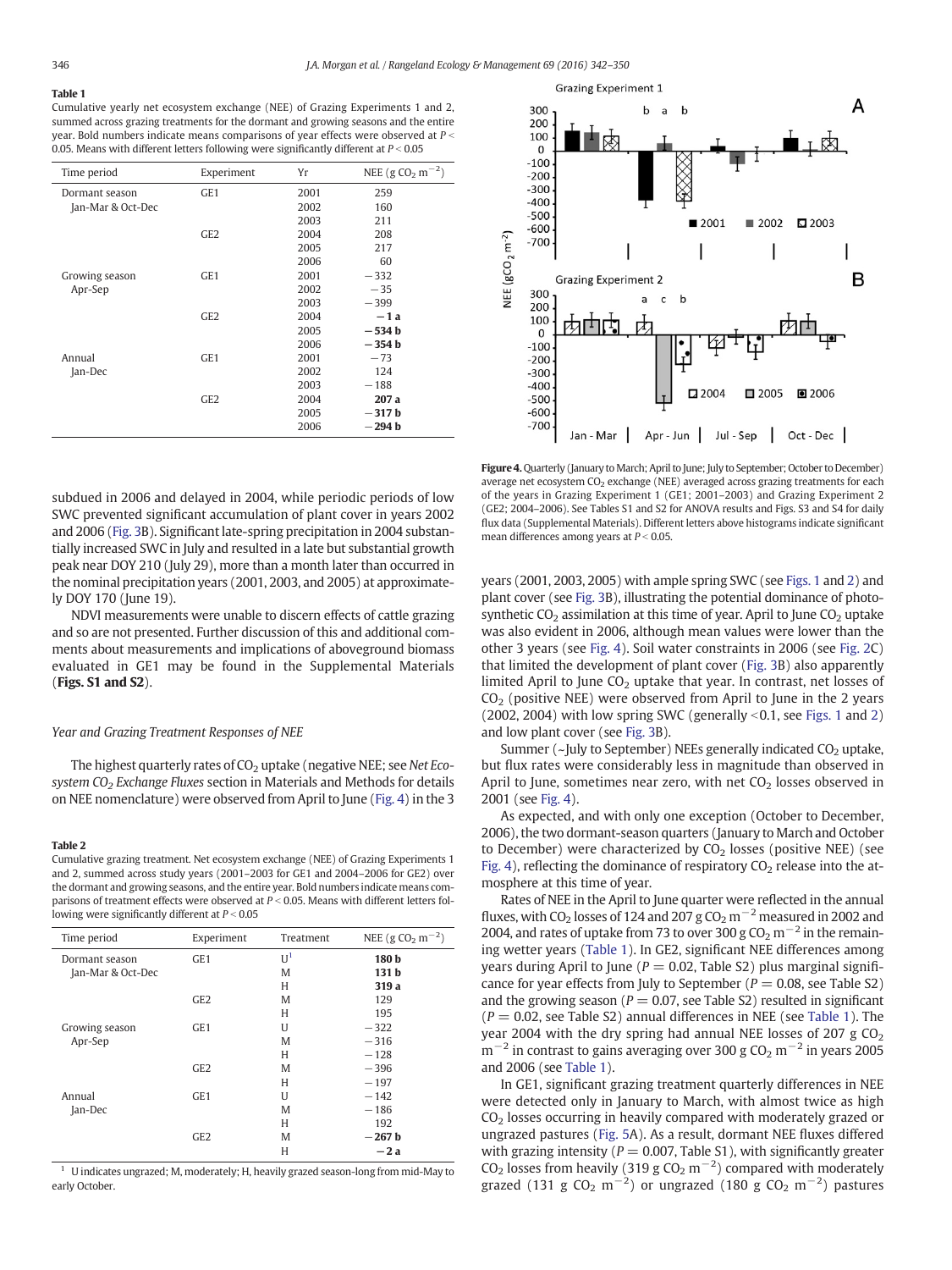<span id="page-5-0"></span>

Figure 5. Quarterly (January to March; April to June; July to September; October to December) average net ecosystem CO<sub>2</sub> exchange (NEE) averaged across years (2001–2003 for Grazing Experiment 1, GE1; and 2004–2006 for Grazing Experiment 2, GE2) for heavily, moderately, and ungrazed pastures (season-long grazing from mid-May to early October; no ungrazed pasture in GE2). See Tables S1 and S2 for ANOVA results and Figs. S5 and S6 for daily flux data (Supplemental Materials). Different letters above histograms indicate significant mean differences among grazing treatments at  $P < 0.05$ .

[\(Table 2\)](#page-4-0). Trends suggesting greater April to June  $CO<sub>2</sub>$  uptake under moderate grazing or ungrazed pastures compared with heavily grazed pastures were not significant (see Fig. 5A). Further, annual NEE for ungrazed ( $-142$  g CO<sub>2</sub> m $^{-2}$ ) and moderately grazed ( $-186$  g CO<sub>2</sub>  $m^{-2}$  of C) pastures indicated net uptake of CO<sub>2</sub>, whereas the heavily grazed pasture exhibited net CO<sub>2</sub> losses (192 g CO<sub>2</sub> m<sup>−2</sup>) (see [Table 2\)](#page-4-0). These large annual NEE treatment differences were not significant (see Table S1), due to high variability in the flux data.

In GE2, a trend suggesting greater April to June  $CO<sub>2</sub>$  uptake under moderate compared with heavy grazing became significant ( $P = 0.02$ , see Table  $S2$ ) in July to September, when net  $CO<sub>2</sub>$  uptake under moderate grazing ( $-147$  g CO<sub>2</sub> m $^{-2}$ ) was approximately 10-fold greater than that measured under heavy grazing ( $-15$  g CO<sub>2</sub> m<sup> $-2$ </sup>) pastures (Fig. 5B). Growing season NEE under moderate grazing ( $-396$  g CO<sub>2</sub>)  $\rm m^{-2})$  indicated twice the rate of CO<sub>2</sub> uptake achieved under heavy grazing ( $-197$  g CO<sub>2</sub> m<sup> $-2$ </sup>) (see [Table 2\)](#page-4-0); differences were marginally significant ( $P = 0.07$ , see Table S2). Annual NEE in GE2 was also affected by grazing treatment, with moderate grazing exhibiting significantly  $(P = 0.04$ , see Table S2) higher rates of annual CO<sub>2</sub> uptake (NEE =  $-267$  g CO<sub>2</sub> m<sup>-2</sup>) compared with heavy grazing, which was essentially neutral for NEE across years 2004–2006 (see [Table 2\)](#page-4-0). That said, the difference in NEE between these two grazing treatments (269 g CO<sub>2</sub> m<sup>-2</sup>) was approximately half that (524 g  $CO_2$  m<sup>-2</sup>) measured between the driest (2004) and wettest (2005) years of GE2.

While there is evidence that grazing impacts on NEE in semiarid rangelands of the western Great Plains may be more evident in wet than dry years [\(Lecain et al. 2000; Chimner and Welker 2011\)](#page-7-0), lack of significant year-by-treatment interactions for NEE in this experiment precluded any evaluation of such (see Materials and Methods).

# Environmental Relationships

To better understand environmental and ecosystem effects on NEE, we evaluated relationships between cumulative NEE during the two spring-summer quarters (Q2, April to June; Q3, July to September) and the full growing season ( $Q2 + Q3$ , April to September) to several temporal measurements of SWC, NDVI, precipitation, and number of rainfall events (Table S3). April to June (~spring) and April to September (~whole growing-season) NEE were best predicted by early growing

season (May 10) NDVI and early growing season (April 1–31, DOY 91–120) SWC ([Fig. 6](#page-6-0); see Table S3). April to June NEE was also significantly associated with corresponding April to June measures of NDVI  $(r = -0.93)$  and SWC  $(r = -0.83)$ , but not as significantly as the early growing-season measures (see Table S3). Whole growing-season measures of NDVI or SWC were moderately correlated with whole growing-season NEE ( $r = -0.62$  and  $-0.77$ ); in the case of NDVI the relationship was nonsignificant (see Table S3). In Q3 (July to September), correlations of NEE to environmental/ecosystem variables were, with one exception (SWC), nonsignificant (see Table S3).

# **Discussion**

# Environmental and Seasonal Responses

Previous reports indicate spring soil moisture is critical for promoting  $CO<sub>2</sub>$  uptake and plant production in rangelands of the North American Great Plains [\(Sims et al. 1978; Milchunas et al. 1994; Flanagan](#page-8-0) [et al. 2002; Derner and Hart 2007; Derner et al. 2008; Svejcar et al. 2008;](#page-8-0) [Polley et al. 2010; Zhang et al. 2010; Chimner and Welker 2011; Wiles](#page-8-0) [et al. 2011; Parton et al. 2012; Rigge et al. 2013\)](#page-8-0). Results from this experiment confirm the importance of spring soil moisture in determining not only the April to June rate of NEE, but also for the entire growing season [\(Fig. 6](#page-6-0)). Our results go further in indicating that, at least for the shortgrass steppe, early spring moisture, essentially the month of April, may be slightly more predictive for NEE than are conditions throughout the entire second quarter (April to June, ~spring, see Table S3). Early-spring moisture sets the potential for the entire and critical spring growth season and may be especially important for the shortgrass steppe [\(Polley et al. 2010](#page-8-0)). In addition to the direct benefits of soil moisture on plant growth, having adequate to optimal soil moisture in early spring (April) is important for promoting plant leaf area and nitrogen mineralization early in the growing season ([Schimel and](#page-8-0) [Parton 1986; Hook and Burke 2000\)](#page-8-0), both of which enhance canopy photosynthesis and drive springtime  $CO<sub>2</sub>$  uptake, and can affect the entire growing season.

The importance of environmental attributes on NEE was less apparent in the second half of the growing season, the approximate summer months. While July to September NEE was also negatively correlated  $(CO<sub>2</sub> uptake)$  to average SWC of that quarter, correlations with NDVI and precipitation were positive  $(CO<sub>2</sub>$  loss) and not significant (see Table S3). An important implication of these relationships is that the occurrence of peak plant cover or biomass needs to occur in early spring to maximize  $CO<sub>2</sub>$  uptake. This is illustrated nicely in 2004 when significant plant cover was reached more than a month later than occurred in normal precipitation years, and a net loss of  $CO<sub>2</sub>$  still resulted. In contrast, an annual net  $CO<sub>2</sub>$  uptake was realized in 2006, a year of adequate spring plant cover, but a generally dry year in which NDVI values (e.g., plant cover) never reached half those measured in midsummer of 2004. Despite the importance of biomass and leaf area index in affecting the photosynthetic capacity of a stand [\(Flanagan et al. 2002; Frank 2002; Polley](#page-7-0) [et al. 2010\)](#page-7-0), our results suggest that early season moisture ensures peak plant cover occurs in spring when the conditions are generally most optimal for  $CO<sub>2</sub>$  uptake in the shortgrass steppe. Later in summer, warmer and drier conditions may lower photosynthetic performance, even when adequate biomass is present [\(Polley et al. 2010](#page-8-0)). Further, laterseason precipitation can result in significant respirational loses in summer [\(Flanagan et al. 2002; Schwinning and Sala 2004; Munson et al.](#page-7-0) [2010; Parton et al. 2012; Zhu et al. 2015](#page-7-0)). All of this underscores the importance of achieving high leaf area early in the growing season for  $maximizing$  annual  $CO<sub>2</sub>$  uptake, especially in rangeland communities with dry summers.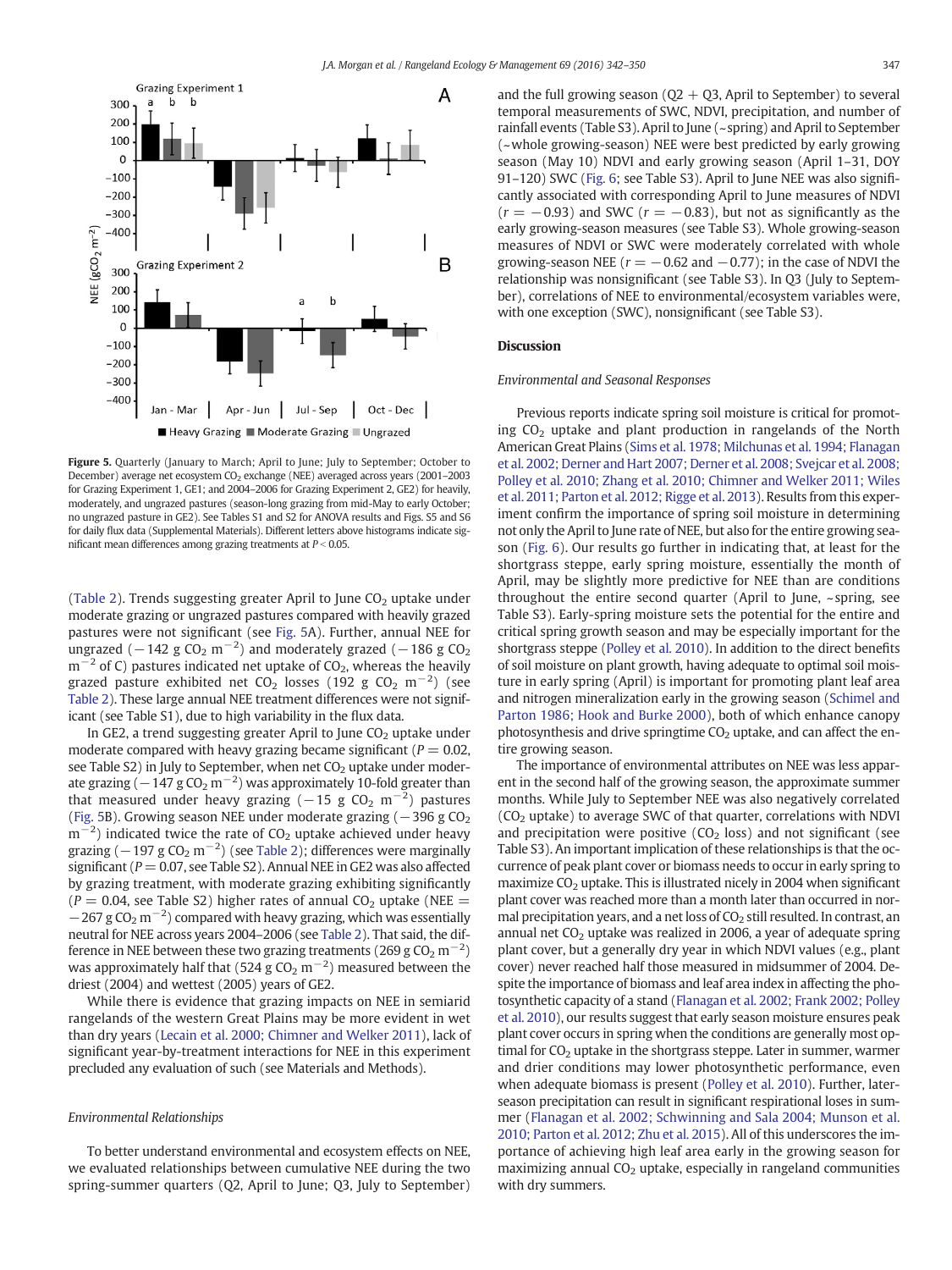<span id="page-6-0"></span>

Figure 6. Effects of early growing season (DOY 91-120) soil water content (SWC) and NDVI (Day 130) on net ecosystem CO<sub>2</sub> exchange (NEE) determined for ~spring quarter (April to June; DOY 91–181) and growing season (April to September; DOY 91–273) for 6 years (2001–2006). Data were averaged across moderate and heavy grazing treatments for Grazing Experiments 1 and 2. See Table S3 for more details (Supplemental Materials).

#### Grazing Responses

Although few significant effects of grazing treatment were observed in GE1, similar rates of NEE observed in moderately grazed and ungrazed pastures (see [Fig. 5A](#page-5-0), [Table 2](#page-4-0)) support previous work that suggests moderate defoliation may have little long-term effect on canopy photosynthesis and may sometimes enhance it due, in part, to tradeoffs between the loss of photosynthetic surface and the gain of more photosynthetically efficient leaves under grazing ([LeCain et al. 2000,](#page-7-0) [2002; Haferkamp and MacNeil 2004; Owensby et al. 2006; Klumpp](#page-7-0) [et al. 2011; Kang et al. 2013\)](#page-7-0). In this experiment, these trade-offs appeared to be in balance, with no net effect of moderate grazing on NEE compared with the ungrazed pasture.

Results from both experiments indicate potentially negative effects of heavy grazing on  $CO<sub>2</sub>$  uptake. The grazing treatment response was clearest in GE2, with a trend suggesting  $37\%$  higher  $CO<sub>2</sub>$  uptake under moderate compared to heavy grazing during April to June, becoming significant with 10-fold higher July to September  $CO<sub>2</sub>$  uptake under moderate grazing (see [Fig. 5](#page-5-0)B). While most  $CO<sub>2</sub>$  uptake generally occurs in the spring (see [Fig. 4\)](#page-4-0), grazing does not commence until mid-May. Thus, the accumulated effects of grazing practices became more apparent and easier to detect later in the growing season. Similar, but nonsignificant trends were observed in GE1. Important as this grazing effect was on an annual basis (see [Table 2\)](#page-4-0), it was only about half that due to yearly differences in net  $CO_2$  uptake of over 500 g  $CO_2$  m<sup>-2</sup> due to soil water availability.

The negative impact of heavy grazing on  $CO<sub>2</sub>$  uptake is likely a response to removing sufficient foliage as to diminish the photosynthetic surface of the rangeland for much of the growing season, thereby reducing stand photosynthetic capacity. Although no plant data were available for GE2 (and NDVI could not detect grazing responses throughout, see Supplemental Materials), grazing treatment reductions in July to September leaf area must have been sufficient to result in lower photosynthesis in the heavily grazed pasture (see [Fig. 5B](#page-5-0)). Unlike the GE1 pastures that were dominated by the prostrate  $C_4$  grass B. gracilis, GE2 pastures had a high abundance of more erect  $C_3$  grasses (especially H. comata) that are easily defoliated under grazing, which could have resulted in significant leaf area differences between grazing treatments, increasing treatment differences in stand photosynthetic capacity and the ability to detect treatment effects on NEE.

Results from GE1 were important in illustrating that grazing practices may also affect dormant season (October to March) fluxes. Significantly higher dormant season NEE (more  $CO<sub>2</sub>$  loss) ( $P = 0.007$ , see Table S1) under heavy grazing compared with moderately grazed or nongrazed (see [Fig. 5A](#page-5-0), January to March) was due to higher rates of ecosystem respiration, which in the dormant season is essentially soil respiration. While not significant, we observed the same trend of higher dormant season soil respiration under heavy grazing in GE2, due to higher NEE rates measured from January to March (see [Fig. 5B](#page-5-0)). Chamber measurements of NEE conducted on a nearby rangeland showed a strong trend for greater soil respiration in the heavily grazed pasture early in the growing season ([LeCain et al. 2000\)](#page-7-0). Responses of soil respiration to grazing are a complex function of management effects on the abiotic and biotic environment ([Balogh et al. 2011;](#page-7-0) Klump et al. 2011; [Zhu et al. 2015](#page-8-0)). Possible reasons for higher soil respiration under heavy grazing in the dormant season include increases in soil temperature due to a more open canopy and less surface litter [\(LeCain](#page-8-0) [et al. 2002; Chimner and Welker 2011\)](#page-8-0), grazing-induced increases in root turnover that supply more carbon to belowground microbes ([Dawson et al. 2000](#page-7-0)), and cattle excrement-stimulated microbial activity [\(Nichols et al. 2016](#page-8-0)). The shortgrass steppe is especially resilient to grazing ([Milchunas et al. 1988; Augustine et al. 2012](#page-8-0)), which may explain why even heavy grazing in this rangeland ecosystem may not immediately lead to lower soil respiration. However, heavy grazing under a protracted drought can lead to C loss ([Ingram et al. 2008](#page-7-0)) and presumably longer-term heavy grazing than the 3 years experienced by pastures in the present studies would eventually lead to lower respiratory losses in concert with lowered photosynthetic performance ([Bremer](#page-7-0) [et al. 1998; Craine et al. 1999; Owensby et al. 2006; Polley et al. 2010;](#page-7-0) [Kang et al. 2013; Liebig et al. 2013](#page-7-0)).

## Conclusions

These two experiments extend and elaborate on earlier studies that emphasized the importance of early-season NEE on the annual C balance of dry rangelands (e.g., [Svejcar et al. 2008](#page-8-0)), particularly for the shortgrass steppe [\(Polley et al. 2010\)](#page-8-0). Our results illustrate that annual NEE rates, which averaged 166 g  $CO<sub>2</sub>$  or 50 g C lost in each of 2 years with dry early seasons (2002 and 2006) and an average 218 g  $CO<sub>2</sub>$  or 59 g C gained in each of the 4 remaining years with wetter springs (2000, 2003–2005) (for a total of 540 g  $CO<sub>2</sub>$  or 147 g C gained over the 6 years), were driven primarily by differences in SWC, with April SWC levels being most predictive of spring and annual NEE fluxes. Ample spring soil moisture enhanced  $CO<sub>2</sub>$  uptake by establishing a plant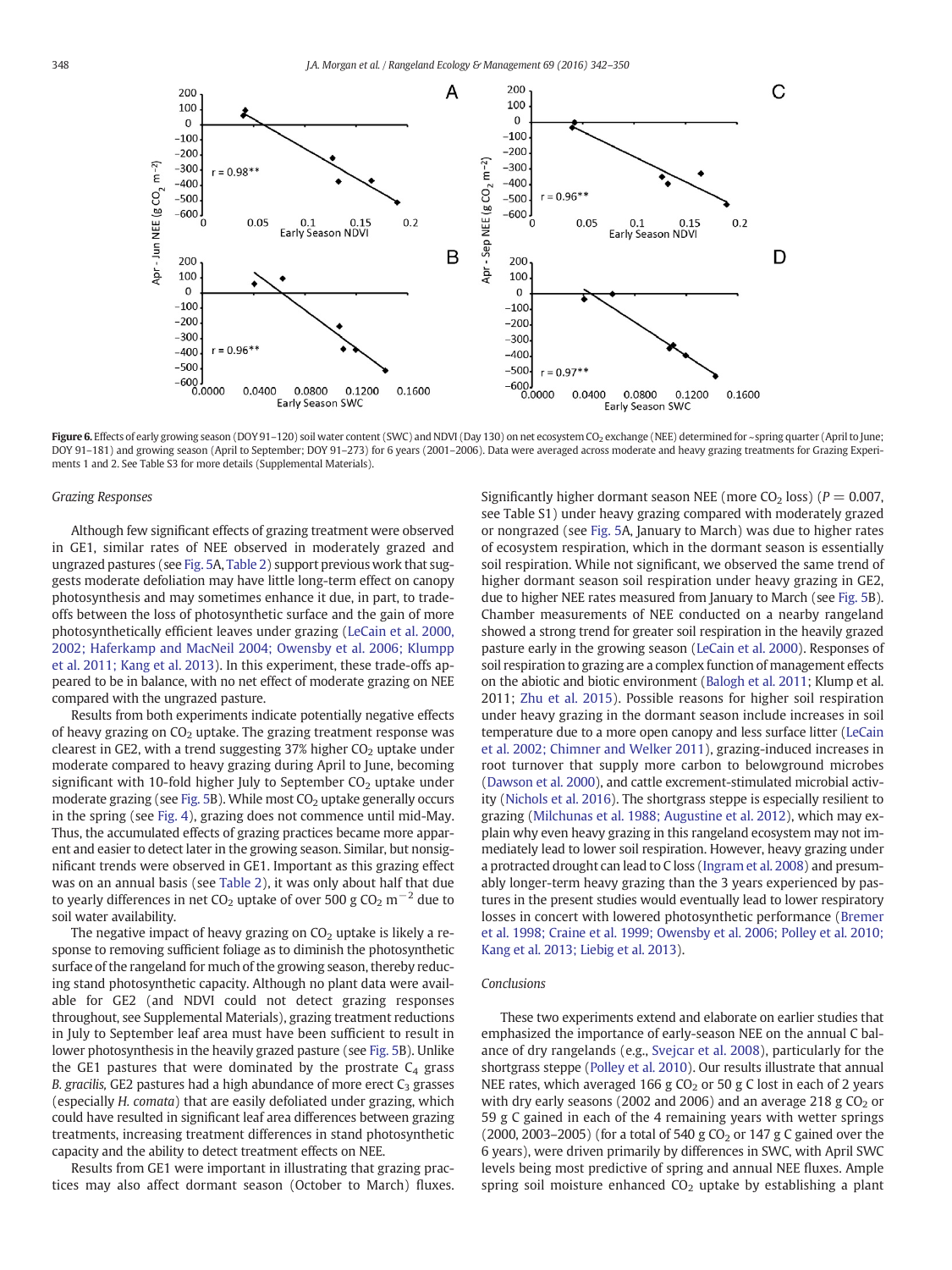<span id="page-7-0"></span>canopy of young, photosynthetically efficient leaves at a time of year when conditions were optimal for photosynthesis. Later growing season moisture was less effective for assimilating  $CO<sub>2</sub>$ , even with substantial standing biomass. Heavy grazing decreased  $CO<sub>2</sub>$  uptake compared with moderately grazed pastures, although differences were only significant in GE2. Further, the magnitude of the grazing effect on annual NEE in GE2 was approximately half that experienced between dry and wet precipitation years, supporting previous experiments in the Great Plains indicating yearly differences in weather often have greater effects on NEE than do grazing practices (Flanagan et al. 2002; Chimner and Welker 2011). Pastures of GE2 were composed of a more balanced mixture of  $C_3$  and  $C_4$  perennial grasses compared with GE1, in which the  $C_4$ B. gracilis dominated. These pasture differences in plant community may have been important in the clearer grazing response observed in GE2, although variable flux data in GE1 was certainly a factor as well. Results of the grazing treatments provide evidence that moderate grazing can often enhance annual  $CO<sub>2</sub>$  uptake over heavy grazing. Results are partially consistent with our hypothesis of greater  $CO<sub>2</sub>$  uptake under moderate compared with heavy grazing, but the lack of consistency between GE1 and GE2 and net losses of  $CO<sub>2</sub>$  in dry years indicates that even moderate grazing cannot ensure annual net  $CO<sub>2</sub>$  or C gain.

# Implications

April (or spring) SWC and plant cover data can be used to predict seasonal, as well as annual,  $CO<sub>2</sub>$  uptake and forage production. Such information can be used to develop grazing management strategies on the basis of these important ecosystem attributes. Strategies for seasonlong grazing will likely not differ much from those already advanced toward optimizing livestock performance since the presently recommended moderate stocking rate appears near optimal for  $CO<sub>2</sub>$  uptake. However, adaptive grazing management involving seasonal changes in stocking density, as well as seasonal use of pastures that are rotated across years [\(Roche et al. 2015](#page-8-0)), should benefit from using earlyseason SWC and plant cover information. Such information can optimize seasonal livestock performance and promote high photosynthesis rates that will have the potential to further increase soil organic matter. For maximizing  $CO<sub>2</sub>$  uptake and enhancing soil organic C, stocking should be done in a manner that maintains leaf area as much as possible in the critical spring months. Increases in soil organic C can enhance pasture condition and future performance by increasing soil health and, perhaps most importantly, greater water-holding capacity. Further research involving adaptive grazing management is necessary to evaluate trade-offs between animal performance and both short-term (NEE) and longer-term (soil organic C) pasture responses to grazing strategies to determine to what extent such potential can be realized.

# Acknowledgements

Thanks to Dan LeCain, Jeff Thomas, Mary Ashby, Lisa Van Amburg, and Agnes Przeszlowska for field data collection and sample processing; Susan Lutz for figure development; and Matt Mortenson for statistical assistance. Thanks to Dan LeCain for assistance with Bowen ratio flux measurements. Livestock used in the experiments was provided by the Crow Valley Livestock Cooperative, Inc.

## Appendix A. Supplementary Data

Supplementary data to this article can be found online at [http://dx.](http://dx.doi.org/10.1016/j.rama.2016.05.002) [doi.org/10.1016/j.rama.2016.05.002.](http://dx.doi.org/10.1016/j.rama.2016.05.002)

#### References

Augustine, DJ, Booth, DT, Cox, SE, Derner, JD, 2012. [Grazing intensity and spatial hetero](http://refhub.elsevier.com/S1550-7424(16)30027-6/rf0005)[geneity in bare soil in a grazing-resistant grassland. Rangel. Ecol. Manage. 65, 39](http://refhub.elsevier.com/S1550-7424(16)30027-6/rf0005)–46. Baldocchi, DD, Hincks, BB, Myers, TP, 1988. [Measuring biosphere-atmosphere exchanges of](http://refhub.elsevier.com/S1550-7424(16)30027-6/rf0010) [biologically related gases with micrometeorological methods. Ecology 69, 1331](http://refhub.elsevier.com/S1550-7424(16)30027-6/rf0010)–1340.

- Balogh, J, Pinter, K, Foti, SZ, Cserhalmi, D, Papp, M, Nagy, Z, 2011. [Dependence of soil res](http://refhub.elsevier.com/S1550-7424(16)30027-6/rf0015)piration on soil moisture, clay content, soil organic matter, and CO<sub>2</sub> [uptake in dry](http://refhub.elsevier.com/S1550-7424(16)30027-6/rf0015) [grasslands. Soil Biol. Biochem. 43, 1006](http://refhub.elsevier.com/S1550-7424(16)30027-6/rf0015)–1013.
- Bremer, D, Ham, J, Owensby, CE, Knapp, AK, 1998. [Responses of soil respiration to clipping](http://refhub.elsevier.com/S1550-7424(16)30027-6/rf0020) [and grazing in a tallgrass prairie. J. Environ. Qual. 27, 1539](http://refhub.elsevier.com/S1550-7424(16)30027-6/rf0020)–1548.
- Campbell Scientific, Inc., 1998. Instruction manual: 023/CO2 Bowen ratio system with  $CO<sub>2</sub>$ flux. Revision: 4/98. Available at: [ftp://ftp.campbellsci.com/pub/outgoing/manuals/](ftp://ftp.campbellsci.com/pub/outgoing/manuals/co2bowen.pdf) [co2bowen.pdf](ftp://ftp.campbellsci.com/pub/outgoing/manuals/co2bowen.pdf) (Accessed 24 October, 2014).
- Chapin, FS, McFarland, J, McGuire, AD, Euskirchen, ES, Ruess, RW, Kielland, K, 2009. [The](http://refhub.elsevier.com/S1550-7424(16)30027-6/rf0030) [changing global carbon cycle: linking plant-soil carbon dynamics to global conse](http://refhub.elsevier.com/S1550-7424(16)30027-6/rf0030)[quences. J. Ecol. 97, 840](http://refhub.elsevier.com/S1550-7424(16)30027-6/rf0030)–850.
- Chimner, RA, Welker, JM, 2011. Infl[uence of grazing and precipitation on ecosystem car](http://refhub.elsevier.com/S1550-7424(16)30027-6/rf0035)[bon cycling in a mixed-grass prairie. Pastoralism 1, 20](http://refhub.elsevier.com/S1550-7424(16)30027-6/rf0035).
- Craine, JM, Wedin, DA, Chapin III, FS, 1999. [Predominance of ecophysiological controls on](http://refhub.elsevier.com/S1550-7424(16)30027-6/rf0040) [soil CO2](http://refhub.elsevier.com/S1550-7424(16)30027-6/rf0040) fl[ux in a Minnesota grassland. Plant and Soil 207, 77](http://refhub.elsevier.com/S1550-7424(16)30027-6/rf0040)–86.
- Dawson, LA, Grayston, SJ, Paterson, E, 2000. [Effects of grazing on the roots and rhizo](http://refhub.elsevier.com/S1550-7424(16)30027-6/rf0045)[sphere of grasses. In: Lemaire, J., Hodgson, A., deMoraes, A., et al. \(Eds.\), Grassland](http://refhub.elsevier.com/S1550-7424(16)30027-6/rf0045) [ecophysiology and grazing ecology. CAB International Wallingford, Oxon OX10 8DE,](http://refhub.elsevier.com/S1550-7424(16)30027-6/rf0045) [UK, pp. 61](http://refhub.elsevier.com/S1550-7424(16)30027-6/rf0045)–84.
- Derner, JD, Hart, RH, 2007. Grazing-induced modifi[cations to peak standing crop in north](http://refhub.elsevier.com/S1550-7424(16)30027-6/rf0050)[ern mixed-grass prairie. Rangel. Ecol. Manage. 60, 270](http://refhub.elsevier.com/S1550-7424(16)30027-6/rf0050)–276.
- Derner, JD, Hess, BW, Olson, RA, Schuman, GE, 2008. [Functional group and species re](http://refhub.elsevier.com/S1550-7424(16)30027-6/rf0055)[sponses to precipitation in three semi-arid rangeland ecosystems. Arid Lands Res.](http://refhub.elsevier.com/S1550-7424(16)30027-6/rf0055) [Manage. 22, 81](http://refhub.elsevier.com/S1550-7424(16)30027-6/rf0055)–92.
- Dugas, WA, 1993. Micrometeorological and chamber measurements of  $CO<sub>2</sub>$  fl[ux from bare](http://refhub.elsevier.com/S1550-7424(16)30027-6/rf0060) [soil. Agric. For. Meteorol. 67, 115](http://refhub.elsevier.com/S1550-7424(16)30027-6/rf0060)–128.
- Dugas, WA, Evand, R, Hollinger, D, 2001. [Eddy correlation and Bowen ratio/energy bal](http://refhub.elsevier.com/S1550-7424(16)30027-6/rf0065)[ance measurements of sensible heat, latent heat, and CO2](http://refhub.elsevier.com/S1550-7424(16)30027-6/rf0065) fluxes over a tallgrass prai[rie. Blackland Research Center Report No. 01](http://refhub.elsevier.com/S1550-7424(16)30027-6/rf0065)–31, June, 2001. TX Agriculture [Experiment Station, Temple, TX, USA, p. 16.](http://refhub.elsevier.com/S1550-7424(16)30027-6/rf0065)
- Dugas, WA, Heuer, ML, Mayeux, HS, 1999. Carbon dioxide fl[uxes over Bermuda grass, na](http://refhub.elsevier.com/S1550-7424(16)30027-6/rf0070)[tive prairie, and sorghum. Agric. For. Meteorol. 93, 121](http://refhub.elsevier.com/S1550-7424(16)30027-6/rf0070)–139.
- Dugas, WA, Reicosky, DC, Kiniry, JR, 1997. [Chamber and micrometeorological measure](http://refhub.elsevier.com/S1550-7424(16)30027-6/rf0075)ments of  $CO<sub>2</sub>$  and  $H<sub>2</sub>O$  fluxes for three  $C<sub>4</sub>$  [grasses. Agric. For. Meteorol. 83, 113](http://refhub.elsevier.com/S1550-7424(16)30027-6/rf0075)–133.
- Ernst, P, Le Du, YLP, Carlier, L, 1980. [Animal and sward production under rotational and](http://refhub.elsevier.com/S1550-7424(16)30027-6/rf0080) [continuous grazing. Proceedings International Symposium European Grassland Fed](http://refhub.elsevier.com/S1550-7424(16)30027-6/rf0080)[eration. Pudoc, Wageningen, The Netherlands, p. 119126.](http://refhub.elsevier.com/S1550-7424(16)30027-6/rf0080)
- Falge, E, Anthoni, P, Aubinet, M, Bernhofer, C, Burba, G, Ceulemans, R, Clement, R, Dolman, H, Granier, A, Gross, P, Grünwald, T, Hollinger, D, Jensen, NO, Katul, G, Keronen, P, Kowalski, A, Chun Ta, L, Law, BE, Meyers, T, Moncrieff, J, Moors, E, Munger, JW, Pilegaard, K, Rannik, Ü, Rebmann, C, Suyker, A, Tenhunen, J, Tu, K, Verma, S, Vesala, T, Wilson, K, Wofsy, S, Baldocchi, D, Olson, R, 2001. Gap fi[lling strategies for defensible](http://refhub.elsevier.com/S1550-7424(16)30027-6/rf0085) [annual sums of net ecosystem exchange. Agric. For. Meteorol. 107, 43](http://refhub.elsevier.com/S1550-7424(16)30027-6/rf0085)–69.
- Flanagan, L, Weaver, LA, Carlson, PJ, 2002. [Seasonal and interannuial variation in carbon](http://refhub.elsevier.com/S1550-7424(16)30027-6/rf0090) [dioxide exchange and carbon balance in a northern temperate grassland. Glob.](http://refhub.elsevier.com/S1550-7424(16)30027-6/rf0090) [Chang. Biol. 8, 599](http://refhub.elsevier.com/S1550-7424(16)30027-6/rf0090)–615.
- Frank, AB, 2002. Carbon dioxide fl[uxes over a northern semiarid, mixed-grass prairie. En](http://refhub.elsevier.com/S1550-7424(16)30027-6/rf0095)[viron. Pollut. 116, 397](http://refhub.elsevier.com/S1550-7424(16)30027-6/rf0095)–403.
- Frank, AB, Dugas, WA, 2001. Carbon dioxide fl[uxes over a northern, semi-arid, mixed](http://refhub.elsevier.com/S1550-7424(16)30027-6/rf0100)[grass prairie. Agric. For. Meteorol. 108, 317](http://refhub.elsevier.com/S1550-7424(16)30027-6/rf0100)–326.
- Gilmanov, TG, Baker, JM, Bernacchi, CJ, Billesbach, DP, Burba, GG, Castro, S, Chen, J, Eugster, W, Fischer, ML, Gamon, JA, Gebremedhin, MT, Glenn, AJ, Griffis, TJ, Hatfield, JL, Heuer, MW, Howard, DM, Leclerc, MY, Loescher, HW, Marloie, O, Meyers, TP, Olioso, A, Phillips, RL, Prueger, JH, Skinner, H, Suyker, AE, Tenuta, M, Wylie, BK, 2014. Productivity and  $CO<sub>2</sub>$  [exchange of the leguminous crops: estimates from](http://refhub.elsevier.com/S1550-7424(16)30027-6/rf0105) flux [tower measurements. Agron. J. 106, 545](http://refhub.elsevier.com/S1550-7424(16)30027-6/rf0105)–559.
- Gilmanov, TG, Wylie, BK, Tieszen, LL, Meyers, TP, Baron, VS, Bernacchi, CJ, Billesbach, DP, Burba, GG, Fischer, ML, Glenn, AJ, Hanan, NP, Hatfield, JL, Heuer, MW, Hollinger, SE, Howard, DM, Matamala, R, Prueger, JH, Tenuta, M, Young, DG, 2013. CO<sub>2</sub> [uptake](http://refhub.elsevier.com/S1550-7424(16)30027-6/rf0110) [and ecophysiological parameters of the grain crops of midcontinent North America:](http://refhub.elsevier.com/S1550-7424(16)30027-6/rf0110) estimates from fl[ux tower measurements. Agr Ecosyst Environ 164, 162](http://refhub.elsevier.com/S1550-7424(16)30027-6/rf0110)–175.
- Haferkamp, MR, MacNeil, MD, 2004. [Grazing effects on carbon dynamics in the northern](http://refhub.elsevier.com/S1550-7424(16)30027-6/rf0115) [mixed-grass prairie. Environ. Manag. 33, S462](http://refhub.elsevier.com/S1550-7424(16)30027-6/rf0115)–S474.
- Hook, PB, Burke, IC, 2000. [Biogeochemistry in a shortgrass landscape: control by topogra](http://refhub.elsevier.com/S1550-7424(16)30027-6/rf0120)[phy, soil texture, and microclimate. Ecology 81, 2686](http://refhub.elsevier.com/S1550-7424(16)30027-6/rf0120)–2703.
- Ingram, LJ, Stahl, PD, Schuman, GE, Buyer, JS, Vance, GF, Ganjegunte, GK, Welker, JM, Derner, JD, 2008. [Grazing impacts on soil carbon and microbial communities in a](http://refhub.elsevier.com/S1550-7424(16)30027-6/rf0125) [mixed-grass ecosystem. Soil Sci. Soc. Am. J. 72, 939](http://refhub.elsevier.com/S1550-7424(16)30027-6/rf0125)–948.
- Jenkerson, CB, Maiersperger, TK, Schmidt, GL, 2010. [eMODISa user-friendly data source.](http://refhub.elsevier.com/S1550-7424(16)30027-6/rf0130) [U.S. Geological Survey Open-File Report \(1055\), 10](http://refhub.elsevier.com/S1550-7424(16)30027-6/rf0130).
- Kang, X, Hao, Y, Cui, X, Chen, H, Li, C, Rui, Y, Tian, J, Kardol, P, Zhong, L, Wang, J, Want, Y, 2013. Effects of grazing on  $CO<sub>2</sub>$  [balance in a semiarid steppe:](http://refhub.elsevier.com/S1550-7424(16)30027-6/rf0135) field observations and [modeling. J. Soils Sed. 13, 1012](http://refhub.elsevier.com/S1550-7424(16)30027-6/rf0135)–1023.
- King, J, Grant, SA, Torvell, L, Sim, EM, 1984b. [Growth rate, senescence, and photosynthesis](http://refhub.elsevier.com/S1550-7424(16)30027-6/rf0140) [of ryegrass swards cut to maintain a range of values for leaf area index. Grass Forage](http://refhub.elsevier.com/S1550-7424(16)30027-6/rf0140) [Sci. 39, 371](http://refhub.elsevier.com/S1550-7424(16)30027-6/rf0140)–380.
- King, J, Sim, EM, Grant, SA, 1984a. [Photosynthesis rate and carbon balance of grazed rye](http://refhub.elsevier.com/S1550-7424(16)30027-6/rf0145)[grass pastures. Grass Forage Sci. 39, 81](http://refhub.elsevier.com/S1550-7424(16)30027-6/rf0145)–92.
- Klumpp, K, Tallec, T, Guix, N, Soussana, J-F, 2011. [Long-term impacts of agricultural prac](http://refhub.elsevier.com/S1550-7424(16)30027-6/rf0150)[tices and climatic variability on carbon storage in a permanent pasture. Glob. Chang.](http://refhub.elsevier.com/S1550-7424(16)30027-6/rf0150) [Biol. 17, 3534](http://refhub.elsevier.com/S1550-7424(16)30027-6/rf0150)–3545.
- Lal, R, 2004. [Carbon sequestration in dryland ecosystems. Environ. Manag. 33, 528](http://refhub.elsevier.com/S1550-7424(16)30027-6/rf0155)–544. LeCain, DR, Morgan, JA, Schuman, GE, Reeder, JD, Hart, RH, 2000. [Carbon exchange rates in](http://refhub.elsevier.com/S1550-7424(16)30027-6/rf0160)
	- [grazed and ungrazed pastures of Wyoming. J. Range Manage. 53, 199](http://refhub.elsevier.com/S1550-7424(16)30027-6/rf0160)–206.